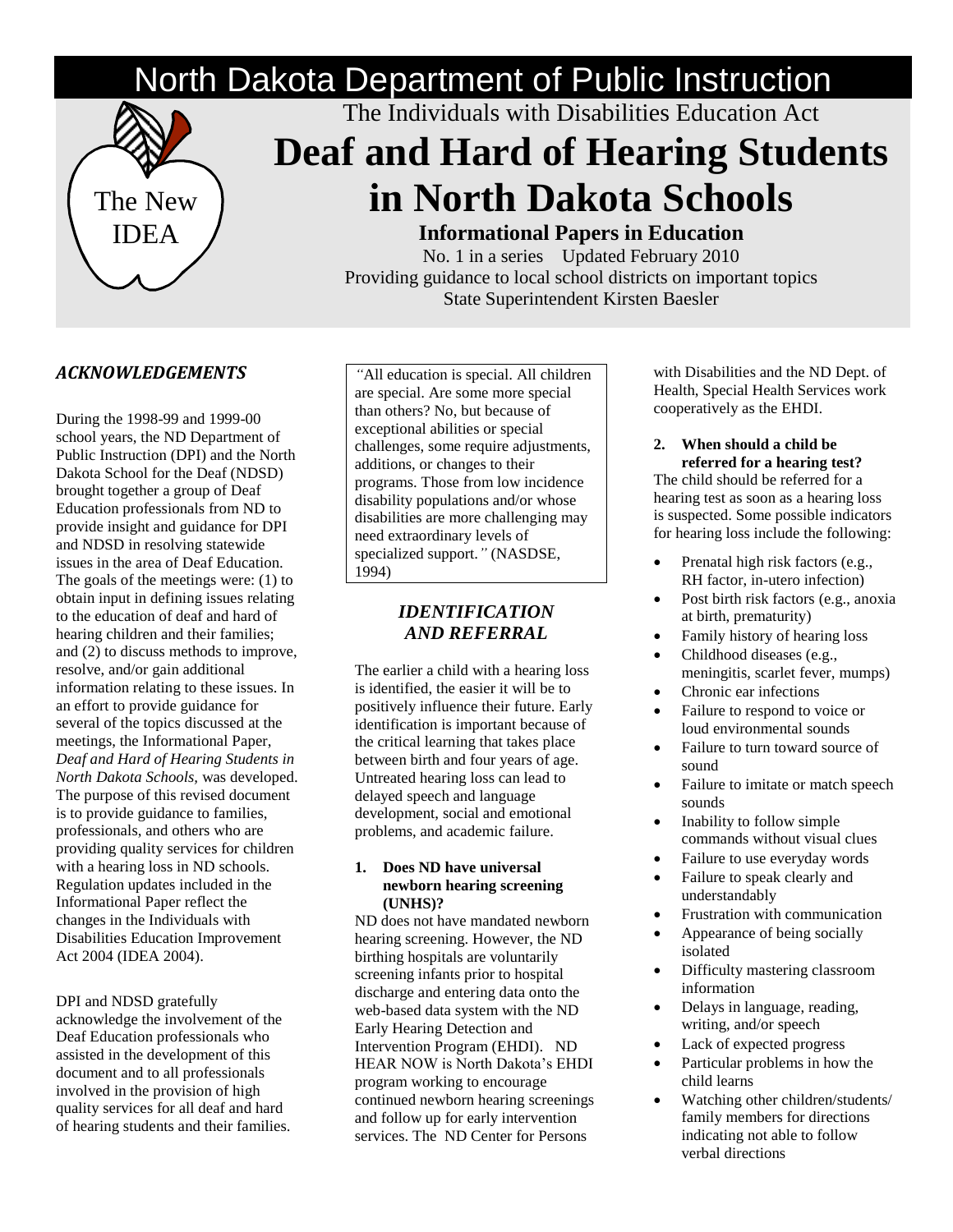#### **3. Does a mild to moderate or unilateral hearing loss affect a child's ability to learn?**

Yes, academic lags in excess of one year have been found in children with hearing losses in the range of 15 to 26 db in the better ear (Quigley, 1978). For children with unilateral hearing losses, although their speech and language develop normally, recent research indicated that they failed at school and repeated grades at a much higher rate than children with normal hearing in both ears (Bess, 1986; Oyler, Oyler, & Markin, 1988). Because of these findings, it is evident that teachers of children who are deaf and hard of hearing must be involved in the assessment and educational program development of children with unilateral and/or mild to moderate hearing losses.

#### **4. Who should refer a child for a hearing test?**

Any individual who is involved with the child and suspects that the child has a hearing loss should make a referral. The referral may come from: school personnel, medical personnel, private and public agency workers, school district's selective screening procedures, child-care providers, certified audiologist, or family members. The child's parent must provide written consent to have a hearing test completed and the referral must follow school or agency policy and procedures.

#### **5. To whom is a referral made?**

If a hearing loss is suspected, the person making the referral should contact the local school district administration or special education director. The local school district is responsible for Child Find activities relating to identification, location, and evaluation when a disability is suspected or a child is in need of special education.

Sec. 300.111 **Child Find** (a) General (1) The State must have in effect policies and procedures to ensure that: (i) All children with disabilities residing in the State, including children with disabilities who are homeless or are wards of the State, and children with disabilities attending private schools, regardless of the severity of their disability, and who are in need of special education and related services, are identified, located and evaluated; and (ii) A practical method is developed and implemented to determine which children are currently receiving needed special education and related services.

#### **6. What happens if a hearing loss is identified in a child?**

If a hearing loss is identified, the school must provide follow-up services. For school-age children, follow-up services may be provided through the school's Building Level Support Team. For children ages birth to three, follow-up services may be obtained through the Department of Human Service and the ND Parent-Infant Program for Deaf and Hard of Hearing Children and their Families which is located at NDSD (see Resources).

It is strongly recommended that a teacher of children who are deaf or hard of hearing be involved from the beginning of the process. Teachers of children who are deaf or hard of hearing have unique qualifications to work with the language, speech, academic, and social effects of hearing loss. They also provide expertise in the use and interpretation of appropriate assessments and are skilled in planning and providing the appropriate interventions and accommodations.

If follow-up services and interventions initially implemented by the parent and school or agency personnel are unsuccessful, the process of collecting additional information should be initiated in a timely manner. A referral should be made for a comprehensive evaluation that will be conducted by a multidisciplinary team (MDT).



## *EVALUATION PROCESS*

One of the most critical elements in the design and selection of services for a child who is deaf or hard of hearing is a complete and accurate evaluation. Inadequate evaluation leads to an inaccurate description of the child's educational needs. This may, in turn, lead to an inappropriate placement. (Adapted from NASDSE, 1994).

**7. Should a teacher of children who are deaf or hard of hearing be a part of the multidisciplinary team (MDT) when the child is identified as having a hearing loss?**

Yes. As stated in the DPI *Guidelines: Evaluation Process* (June 2009), "The special education teacher of the child, or where appropriate, a special education provider, is a vital member of the team. The special education teacher should have experience in conducting and interpreting assessment for the suspected disability area. If more that one disability is suspected, persons knowledgeable in each disability should be included. The data gathered during the referral process will assist in determining the appropriate special education personnel". This means that when a child has a hearing loss, the specialist should be a teacher of deaf or hard of hearing children. The teacher with this training has knowledge and experience in conducting and interpreting assessments for children who are deaf or hard of hearing. This is also true for children who may have other disabilities in addition to hearing loss. Students with hearing loss and additional disabilities should be carefully assessed from a multidisciplinary perspective with specific attention to comparative data obtained from various sources in a variety of settings, both educational and noneducational (NASDSE, 1994).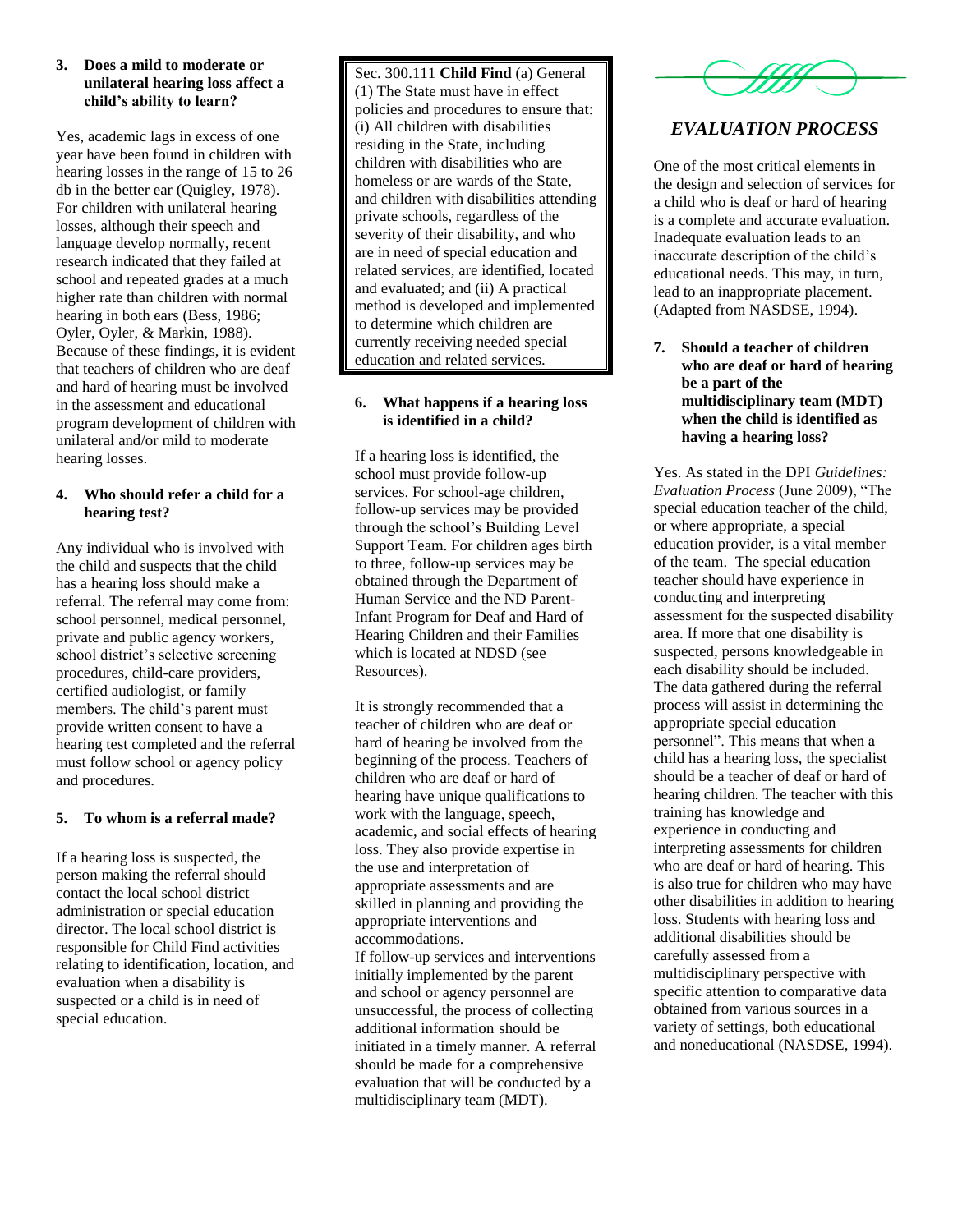If the team does not have access to this expertise, assistance to evaluation teams is available through: the North Dakota School for the Deaf Outreach Department or by contacting appropriately qualified personnel from surrounding school districts (see Resources).

#### **8. What expertise does a teacher of children who are deaf or hard of hearing bring to the evaluation team?**

The teacher of children who are deaf or hard of hearing brings a variety of skills to the team including:

- specific knowledge of how the hearing loss impacts language, auditory, and speech development and their influences on social and academic areas;
- knowledge and experience in administrating and interpreting tests for children who are deaf or hard of hearing, such as: appropriate audiological information, formulation of appropriate assessment questions, and tools to answer those questions;
- familiarity with communication modalities to be used during the evaluation process such as: American Sign Language (ASL), Manually Coded English (MCE), fingerspelling, speechreading, auditory input, and Cued Speech; and
- guidance in appropriate environmental and procedural accommodations necessary for valid testing such as: visual and auditory accessibility, assistive listening devices, and modification of assessment items.

Section 300.304 **Evaluation Procedures** (c)(1) Assessments and other evaluation materials used to assess a child under this part  $-$  (iii) Are used for the purposes for which the assessments or measures are valid and reliable; (iv) Are administered by trained and knowledgeable personnel; and (v)Are administered in accordance with any instructions provided by the producers of the assessments.

#### **9. What unique factors must be considered by the team when working with a child who has a hearing loss?**

The list on page three of this document provides a variety of unique factors that must be considered by the child's multidisciplinary team during the evaluation process and the individualized education program (IEP) planning process. These factors, separately or in combination, can affect the language proficiency that the child has or may acquire, including the ability to speak, to read and write, to use sign language or cues, to use residual hearing, to speechread, to analyze and communicate experiences, to maximize learning potential, and to be an active participant in the environment (NASDSE, 1994).



#### **UNIQUE FACTORS TO BE CONSIDERED BY THE MULTIDISCIPLINARY TEAM OF A DEAF OR HARD OF HEARING CHILD**

The following is a list of unique factors that must be considered when conducting an evaluation or developing an IEP for a child who has a hearing loss.

- **Family** Family support Hearing status of parents
- **Hearing Loss** Severity of hearing loss Type of hearing loss Configuration of hearing loss Amount of residual hearing Etiology Age of onset Age of identification
- **Amplification** Age that the child received amplification
	- Type of amplification (e.g., FM system, hearing aids, sound field system, tactile aid, bone conduction hearing aid, cochlear implant) Ability to use residual hearing (auditory training)

#### **Communication**

- Communication skills
- Communication access in the home, classroom, and overall school environment

Communication needs Preferred mode of communication

of the child and the family Opportunity for instruction through

direct communication Speech needs and abilities

**Language**

First or native language of the student

Linguistic background Linguistic needs and abilities

- **Preference of the child and parents in program options, placement, and IEP development**
- **Academics** Intellectual potential Academic levels Style of learning
- **Presence of additional disabilities**
- **Potential harmful effect**
- **Emotional needs** Students awareness of self and his acceptance by others Individual motivation
- **Social needs** Availability of peers and adults who are deaf or hard of hearing
- **Cultural needs** Opportunity for bilingual and bicultural development
- **Availability of and access to extracurricular activities**
- **Qualification and communication competencies of all personnel serving the student**
- **Interpreter quality and availability**
- **Access to support services**
- **Availability of technology**  (e.g., captioned films/videotape, Telecommunication Devices for the Deaf (TTY/TDD), visual signaling and alerting systems(e.g., bells, smoke/fire alarms), Real-time captioning, appropriate computer software, LCD information displays, electronic mail and bulletin boards, televisions with built-in captioning capabilities or attached decoder).

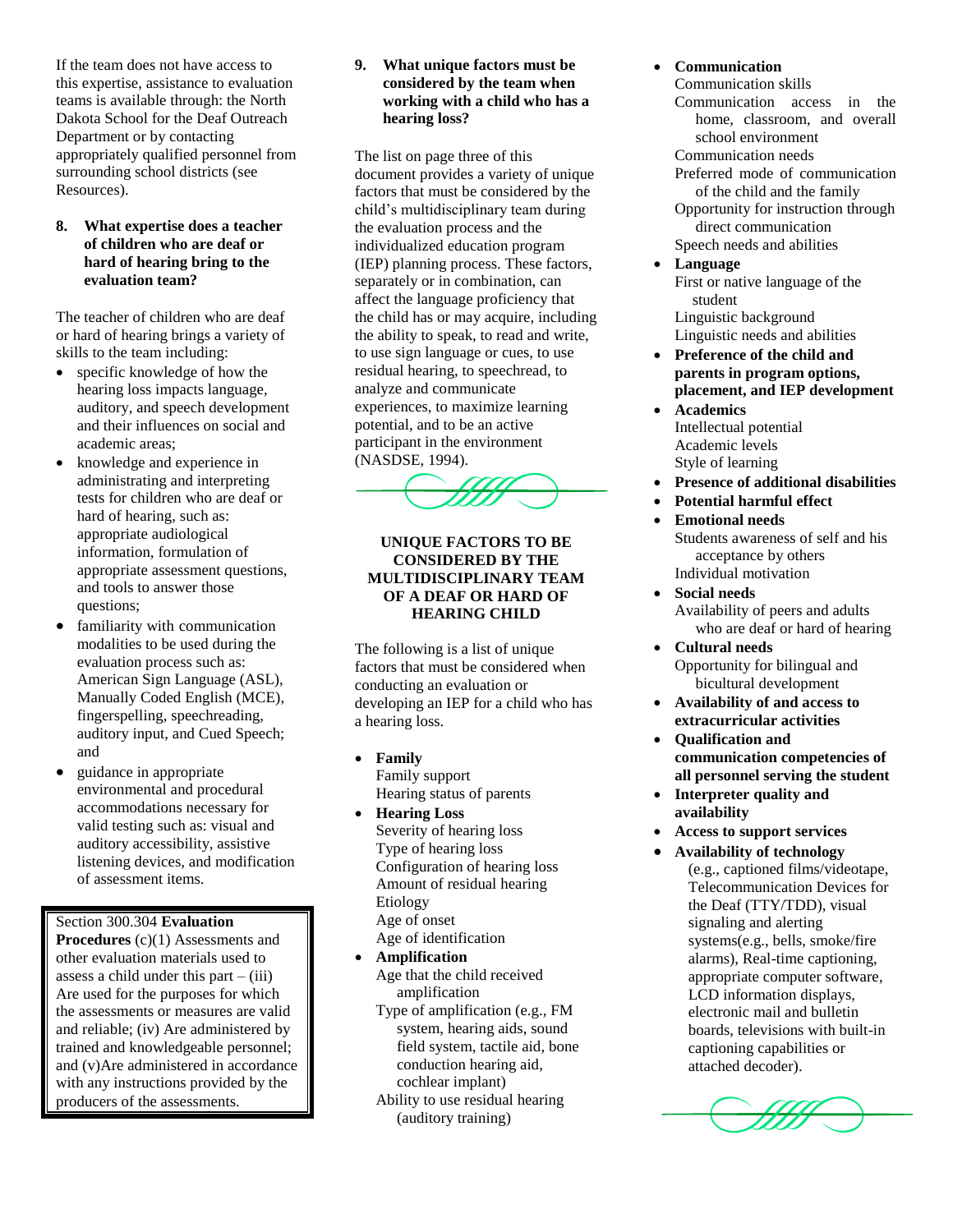#### **10. Why must the child's multidisciplinary team identify the child's native language before administering an assessment?**

The purpose of identifying a child's native language is twofold: (1) to determine whether assessment measures need to be conducted in a language other than English, or otherwise adapted; and (2) to alert members of the MDT to a possible language difference that may affect the child's achievement and which must be considered in planning any instructional interventions. The determination of a child's native language should be made before any evaluation planning begins to ensure that appropriate assessments are completed as part of this process.

#### Section 300.29 **Native Language**

(a) Native language, when used with respect to an individual who has limited English proficiency, means the following: (1) The language normally used by that individual, or, in the case of a child, the language normally used by the parents of the child, except as provided in paragraph (a) (2) of this section. (2) In all direct contact with a child (including evaluation of the child), the language normally used by the child in the home or learning environment.

(b) For an individual with deafness or blindness, or for an individual with no written language, the mode of communication is that normally used by the individual (such as sign language, Braille, or oral communication).

**11. If a child with a hearing loss is not eligible for services under IDEA 2004, what further involvement should a teacher of children who are deaf or hard of hearing have in the education of that child?**

If the child is determined eligible under Section 504 of the Rehabilitation Act, a teacher of

children who are deaf or hard of hearing should be involved in the development and implementation of the Section 504 plan. For children not requiring special education or services under Section 504, and for whom the existing general education curriculum has fostered successful learning, the school will need to provide ongoing inservice training, monitoring, and consultation to the general education teacher. A teacher of children who are deaf or hard of hearing should provide these services (e.g., classroom modification and accommodations, academic support, and operation and care of amplification devices). Teams implementing plans for children who are deaf or hard of hearing should always consider the unique factors listed on page three of this document.



### *INDIVIDUALIZED EDUCATION PROGRAM (IEP) PLANNING PROCESS*

#### **12. Should a teacher of a child who is deaf or hard of hearing serve as a member of the child's IEP team?**

Yes. This professional brings expertise to the team regarding the specialized instruction, adaptations, and accommodations needed to help the child with a hearing loss benefit from his/her education. He/she helps the team focus on the system of necessary supports that will allow the child to participate in the general education curriculum as much as is determined to be appropriate by the MDT. If the team is planning for a child with a hearing loss who has been evaluated for the first time, evaluation personnel must attend. This should include the teacher of children who are deaf or hard of hearing who has experience in administering and interpreting evaluation data.

Section 300.321 **Team** (a) General. The public agency shall ensure that the IEP team for each child with a disability includes  $- (1)$  The parents of the child; (2) Not less than one regular education teacher of the child (if the child is, or may be, participating in the regular education environment); (3) Not less than one special education teacher of a child, or where appropriate, not less than one special education provider of the child; (4) A representative of the public agency who (i) Is qualified to provide, or supervise the provision of, specially designed instruction to meet the unique needs of children with disabilities; (ii) Is knowledgeable about the general education curriculum; and (iii) Is knowledgeable about the availability of resources of the public agency; (5) An individual who can interpret the instructional implication of evaluation results, who may be a member of the team described in paragraphs (a)(2) through  $(a)(6)$  of this section;  $(6)$  At the discretion of the parent or the agency, other individuals who have knowledge or special expertise regarding the child, including related services personnel as appropriate; and (7) Whenever appropriate, the child.

#### **13. How should the primary disability be listed on the IEP for a child who has a hearing loss?**

When identifying a child's primary disability on the IEP form, the team must decide which disability most interferes with education, i.e., if a child is adversely affected in the areas of speech or language development because of his hearing loss, his primary disability is in the area of deafness or hearing impairment and not speech and language. The hearing loss is the probable cause of the speech and language delays. This also applies when determining the child's secondary disability. When determining if a child should be reported as deaf or hearing impaired, it is helpful to review the disability categories as defined in IDEA 2004.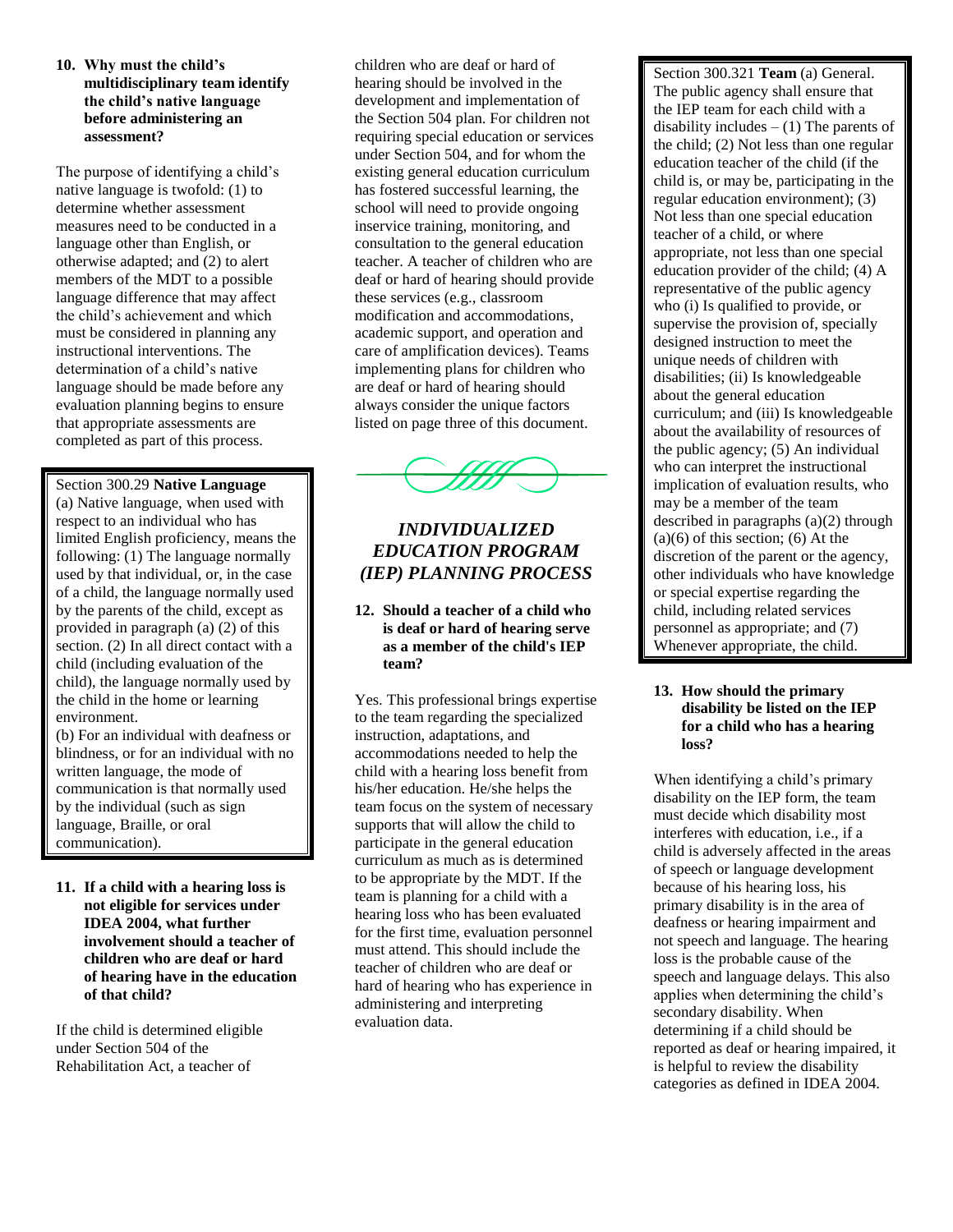#### Section 300.8 **Children with a**

**disability.** – (3) *Deafness* means a hearing impairment that is so severe that the child is impaired in processing linguistic information through hearing, with or without amplification, that adversely affects a child's educational performance. (5) *Hearing impairment*  means impairment in hearing, whether permanent or fluctuating, that adversely affects a child's educational performance but that is not included under the definition of deafness.

#### **14. What "special factors" should the IEP team consider when creating an IEP for a child with a hearing loss?**

IDEA 2004 includes a list of "special factors" that must be considered by every child's IEP team. Two of these "special factors" focus specifically on children who are deaf or hard of hearing.

Section 300.324 (2) **Consideration of special factors**. The IEP team also  $shall - (iv) Consider the$ communication needs of the child, and in the case of a child who is deaf or hard of hearing, consider the child's language and communication needs, opportunities for direct communications with peers and professional personnel in the child's language and communication mode, academic level, and full range of needs, including opportunities for direct instruction in the child's language and communication mode; and (v) Consider whether the child requires assistive technology devices and services.

#### **15. Who should provide the services for a child who is deaf or hard of hearing?**

The unique factors found on page three of this document must be considered in the development of the IEP for a child who has a hearing loss. By considering these unique factors and following the IEP process, the team will develop the present levels of academic achievement and functional performance, annual goals, and shortterm objectives along with the characteristics of services (COS) which are unique to each child.

The COS state where and how the services will be delivered and by whom. The process for deciding who will provide the services is determined for each objective. For a child with a hearing loss, as with any child with a disability, the team must decide after developing an objective who has the necessary skills to deliver the services stated in the objective. Teachers of children who are deaf and hard of hearing have training in areas unique to the education of children with hearing losses, such as: language, speech, academic, and social effects of hearing loss. If the objective is in an area that requires the expertise of a teacher of children who are deaf and hard of hearing, then the IEP team would document in the COS that this teacher must provide the service.

#### **16. What related services will benefit a child with a hearing loss?**

Many children require related services to achieve their IEP goals and objectives. The list of related services is not exhaustive and may include developmental, corrective, and other supportive services as are required to assist a child with a disability to benefit from special education. The types of related services needed by a child with a hearing loss will vary with each child; however, most children with a hearing loss will benefit from the related service of audiology.

Section 300.34 **Related Services**   $(c)(1)$  Audiology includes  $-(i)$ Identification of children with a hearing loss; (ii) Determination of the range, nature, and degree of hearing loss, including referral for medical or other professional attention for the habilitation of hearing; (iii) Provision of habilitative activities, such as language habilitation, auditory training, speech reading ( lipreading), hearing evaluation, and speech conservation; (iv) Creation and administration of programs for prevention of hearing loss; (v) Determination of children's needs for group and individual amplification, selecting and fitting an appropriate aid, and evaluating the effectiveness of amplification.

In addition to related services provided to the child, the parents may also benefit by training that supports them in acquiring necessary skills to assist their child. Related services may include training on the usage of amplification devices or sign language training for peers and family member that allow them to support the implementation of the child's IEP or Individual Family Service Plan (IFSP).

#### **17. What is a cochlear implant**?

A cochlear implant is a surgically implanted electronic device that turns sound into electrical signals. The device changes sound from vibrations or sound waves into electrical pulses, so that sound can be sent directly to the inner ear to stimulate the auditory nerve.

#### 300.34 **Related Services** (b)

*Exceptions; services that apply to children with surgically implanted devices, including cochlear implants.* (1) Related services do not include a medical device that is surgically implanted, the optimization of that device's functioning (e.g. mapping) maintenance of that device, or the replacement of that device. (2) Nothing in  $(b)(1)$  of this section  $-(i)$ Limits the right of a child with a surgically implanted device (e.g. cochlear implant) to receive related services (as listed in paragraph (a) of this section) that are determined by the IEP team to be necessary for the child to receive FAPE. (iii) Prevents the routine checking of an external component of a surgically implanted device to make sure it is functioning properly as required in 300.113(b).

#### **18. What adaptations of educational services might be needed for a child with a hearing loss?**

To enable children who are deaf or hard of hearing to have full access to communication and information within the school setting, appropriate classroom adaptations and use of technology must be considered during the evaluation and IEP processes. There are a variety of accommodations, adaptations, modifications, supports, and other adjustments that will enable a child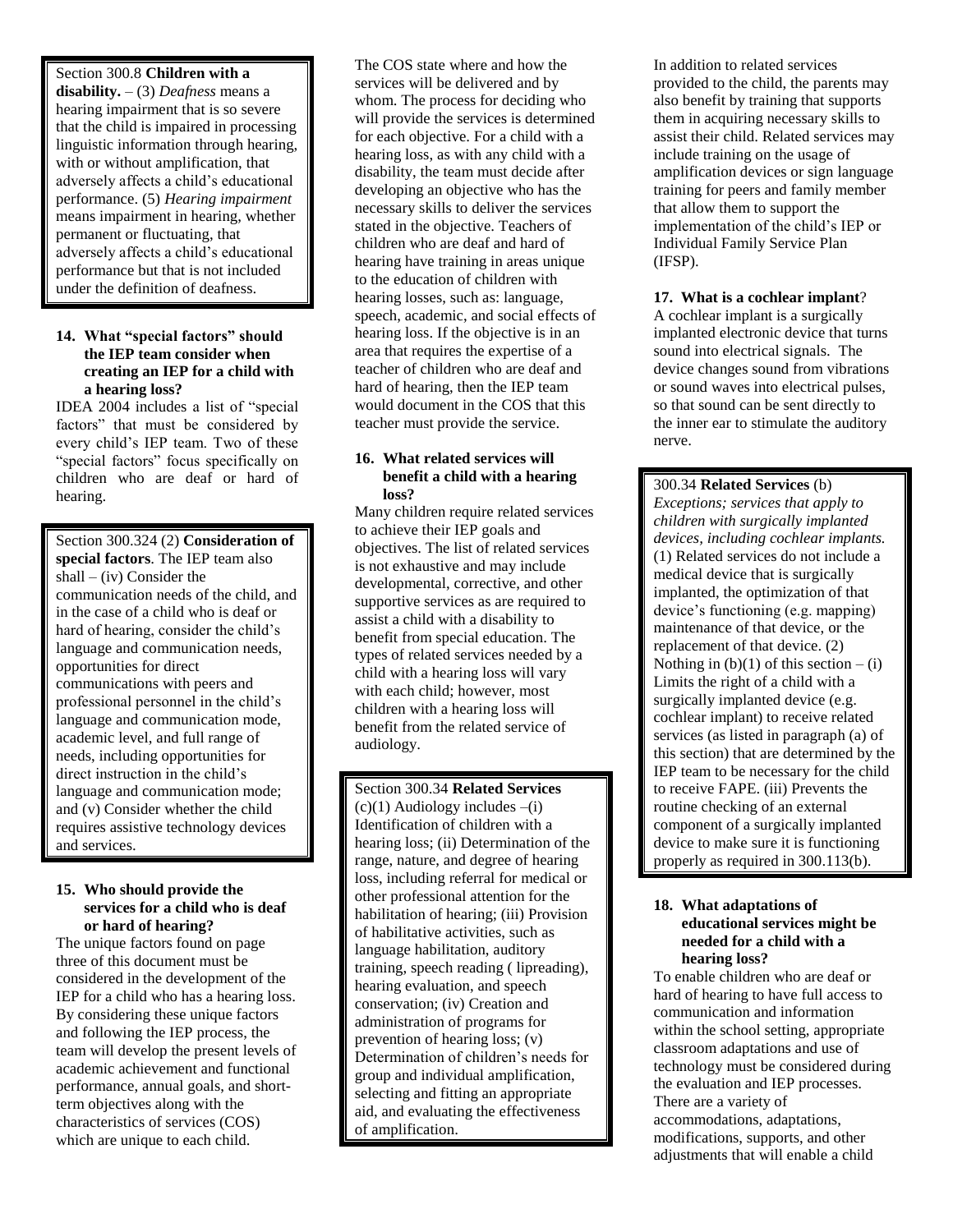with a hearing loss to participate as fully as possible in the general curriculum and other school offerings. A well-managed environment is essential for all children who are deaf or hard of hearing. An appropriate auditory environment typically includes acoustic enhancements such as assistive listening devices (e.g., sound field systems and FM systems), used alone or in conjunction with hearing aids and/or cochlear implants. Other environmental enhancements to consider are appropriate seating arrangements, acoustic friendly classrooms (e.g., carpeting, low ceilings, good lighting), and appropriate environments for audiological testing and individual therapy. The team must also consider the availability of technology listed on the bottom of page three of this document. The DPI *Guidelines: Assistive Technology for Students with Disabilities* (March 1999), provides detailed information relating to assistive technology devices and services. This Guideline can be found at the DPI website or by contacting your local special education unit director.

#### **19. Must a district have policy and procedures relating to proper functioning of hearing aids?**

Yes, each district is responsible to have policy and procedures in place, which ensure that the hearing aids worn in school by children with a hearing loss are functioning properly. These policies and procedures should include: (1) who will monitor the amplification devices for students with a hearing loss; (2) when the amplification devices will be monitored (e.g., daily, every morning); and (3) an explanation of the process that will be used to monitor the amplification device to assure it is functioning properly.

Section 300.113 **Routine checking of hearing aids and external components of surgically implanted medical devices.** (a) *Hearing aids*. Each public agency shall ensure that the hearing aids worn in school by children with hearing impairments, including deafness, are functioning properly. (b) *External components of surgically implanted medical devices.* (1) Subject to paragraph (b)(2) of this section, each public agency must ensure that the external components of surgically implanted medical devices are functioning properly. (2) For a child with a surgically implanted medical device who is receiving special education and related services under this part, a public agency is not responsible for the post-surgical maintenance, programming, or replacement of the medical device that has been surgically implanted (or of an external component of the surgically implanted medical device.

#### **20. What accommodations could be made when a child with a hearing loss participates in statewide assessments?**

As stated in the DPI *Guidelines: Individualized Education Program Planning Process* (June 2007), the purpose of accommodations is to help each student show what he/she knows and can do and to lessen the impact of the disability. The intent is to provide an equal opportunity, not to give an unfair advantage over other students. Accommodations must not change what concept or skills the test is assessing. The impact of the assessment accommodations on the skills being tested should be determined separately for each test. For a student who has a hearing loss, some possible accommodations might be: the use of an FM system or other assistive technology, seating in the front of the room near the test administrator, instructions provided through a sign language interpreter, and extended breaks for long-term use of interpreters. The accommodations will depend on the type of test and what it is measuring, as well as the individual needs of the child being tested.

#### **21. What options must be considered when determining the least restrictive environment (LRE) for a child with a hearing loss?**

The unique communication and language needs of children who are deaf or hard of hearing pose a special challenge for developing appropriate educational programming and for determining the LRE. The determination of LRE for a child with a hearing loss is made only after an IEP which addresses the full range of the child's unique needs has been written.

A full array of services and continuum of placements must be considered as part of the IEP process. There are possible benefits and liabilities of any educational setting. In general education environments there are routine opportunities for interaction with children who have normal hearing and who can serve as good models for speech, language, and social behavior.

Furthermore, there is the added benefit of children who are deaf or hard of hearing helping persons without disabilities to understand individuals with a hearing loss. However, some children who are deaf or hard of hearing may feel isolated in regular education settings. Self-contained classrooms or special schools for children who are deaf or hard of hearing may offer more opportunities for direct communication with instructors and socialization with peers who understand their unique struggles or are fluent in sign language. Both settings are potentially isolating for children and their families.

As with the evaluation and the IEP process, determining the LRE for a child with a hearing loss must embrace the unique factors listed on page three of this document. When considering the least restrictive environment for a child with a hearing loss, the MDT must consider the following factors:

 Parent and student preference and choice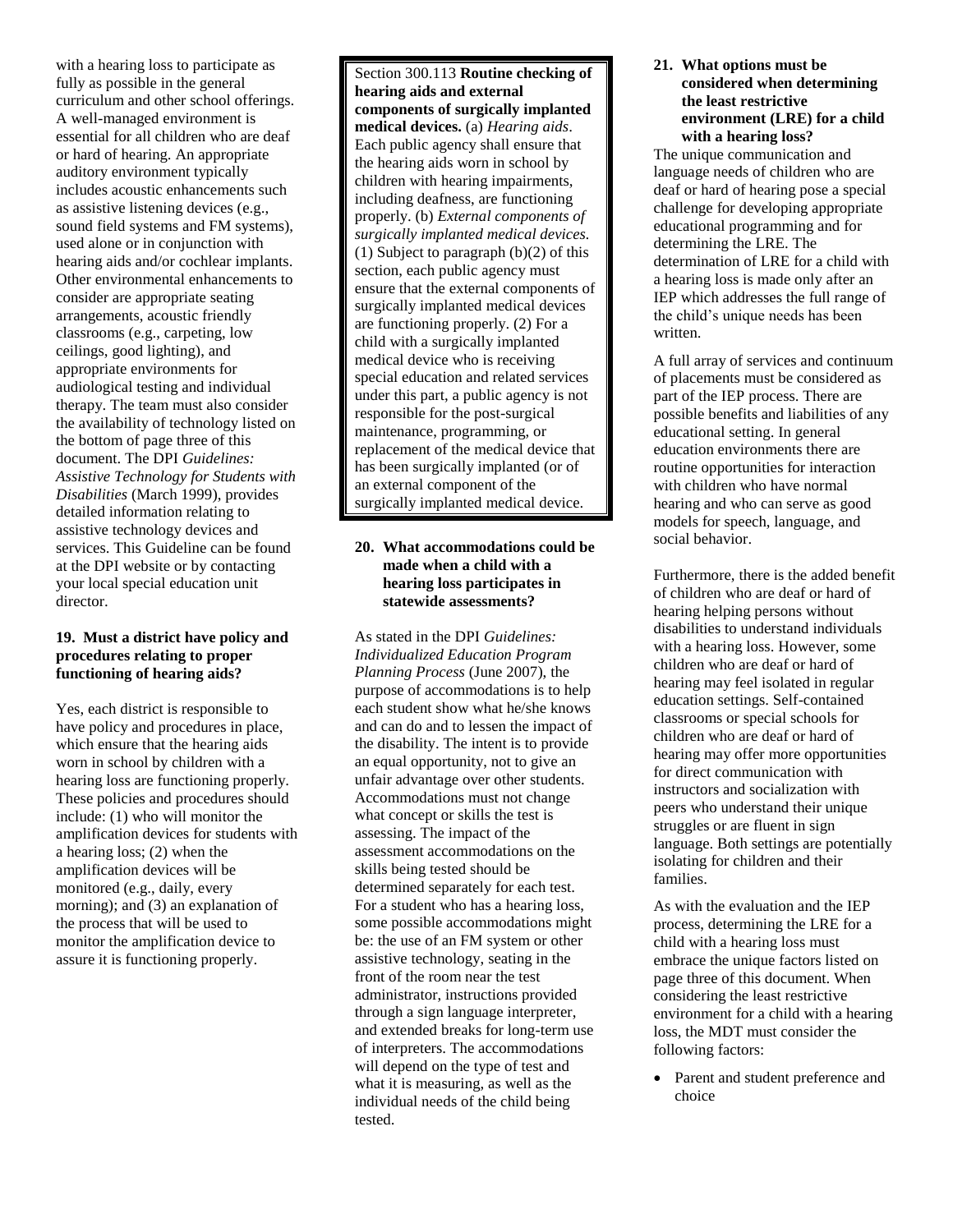- Communication access available to the student in the home, classroom and overall school environment. To benefit from educational programming, children need to be able to communicate with their teachers, counselors, support personnel, principals, peers, and other members of the school
- Environment that will enhance a student's social and emotional development
- Qualification and communication competencies of all personnel serving the student
- Availability of interpreters, if needed, and the need to monitor the quality of the services they provide
- Opportunity for direct instruction and direct communication with school personnel and peers
- Availability of age appropriate peers who are deaf or hard of hearing
- Cultural needs of children who are deaf or hard of hearing
- Availability of and access to extracurricular offerings
- Availability of technology for children who are deaf or hard of hearing.
- Availability of and access to extracurricular offerings
- Availability of technology for children who are deaf or hard of hearing.

#### **22. When determining the least restrictive environment for a child with a hearing loss, what potential harmful effects should be considered**?

The isolating nature of deafness presents major challenges to our educational system, both in terms of transmitting knowledge, a major purpose of education, and in developing the self-esteem and identity of children who are deaf (U.S. Department of Education, 1992).

As part of the decision making regarding LRE, the IEP team must discuss and document potential harmful effects of a placement on the child or the quality of services the child needs. The IEP team for a child with a hearing loss must consider the

potential harmful effect a placement may have in key areas such as availability to communicate with teacher and peers, social interaction with peers, and a placement away from family members. Failure to consider these potential harmful effects may lead to inappropriate placements, isolation, and wasted potential especially during optimal periods of language learning. Some possible questions that the IEP team could consider when determining harmful effect for a student with a hearing loss are: (1)Will the student with a hearing loss be stigmatized or feel excluded from the general education setting or the deaf community as a result of this placement; or (2)Will this placement be detrimental to family and community relationships?

#### **23. What types of programs are offered through the ND School for the Deaf?**

As a state agency and as a center of expertise on deafness, the ND School for the Deaf (NDSD) has a responsibility to serve all citizens of the state of ND. NDSD serves in its traditional role of service provider to deaf and hard of hearing students plus as a resource center on deafness. NDSD offers printed and professional resources in a variety of areas related to deafness. The last page of this document contains an overview of several of the resources available through the NDSD.



#### **Reference List**

Bess, F. (1986). The unilaterally hearing-impaired child: A final comment*. Ear and Hearing,* 7, 52-54.

Department of Public Instruction, *Guidelines: Evaluation Process, June 2007.*

Department of Public Instruction, *Guidelines: Individualized Education Program Planning Process, June 2007.*

National Association of State Directors of Special Education (1994). *Deaf and Hard of Hearing Students: Educational Service Guidelines*, Alexandria, VA.

Oyler, R. F., Oyler, A.L., & Matkin, N.D. (1988). Unilateral hearing loss: Demographics and educational impact. *Language, Speech, and Hearing Services in the Schools,* 19, 201-209.

Powers, A & Elliott, R. (1993). Deaf and hard of hearing students with mild additional disabilities. In M. Welch (Ed.), *Research and practice in deafness: Issues and questions in education, psychology, and vocational service provision.* Springfield, IL: Charles C. Thomas.

Quigley, S.P. (1978). Effect of hearing impairment in normal language development. In F. Martin (Ed.), *Pediatric Audiology*, Englewood Cliffs, NJ: Prentice-Hall.

United State Department of Education (1992, October 30). Deaf students education services: Policy guidance. *Federal Register*, 57(211), 49274-49276.

#### **Resources**

**Office of Special Education** Department of Public Instruction 600 East Blvd. Ave., Dept. 201 Bismarck, ND 58505-0440 701-328-2277

**North Dakota School for the Deaf** 1401 College Drive Devils Lake, ND 58301-1596 701-665-4400